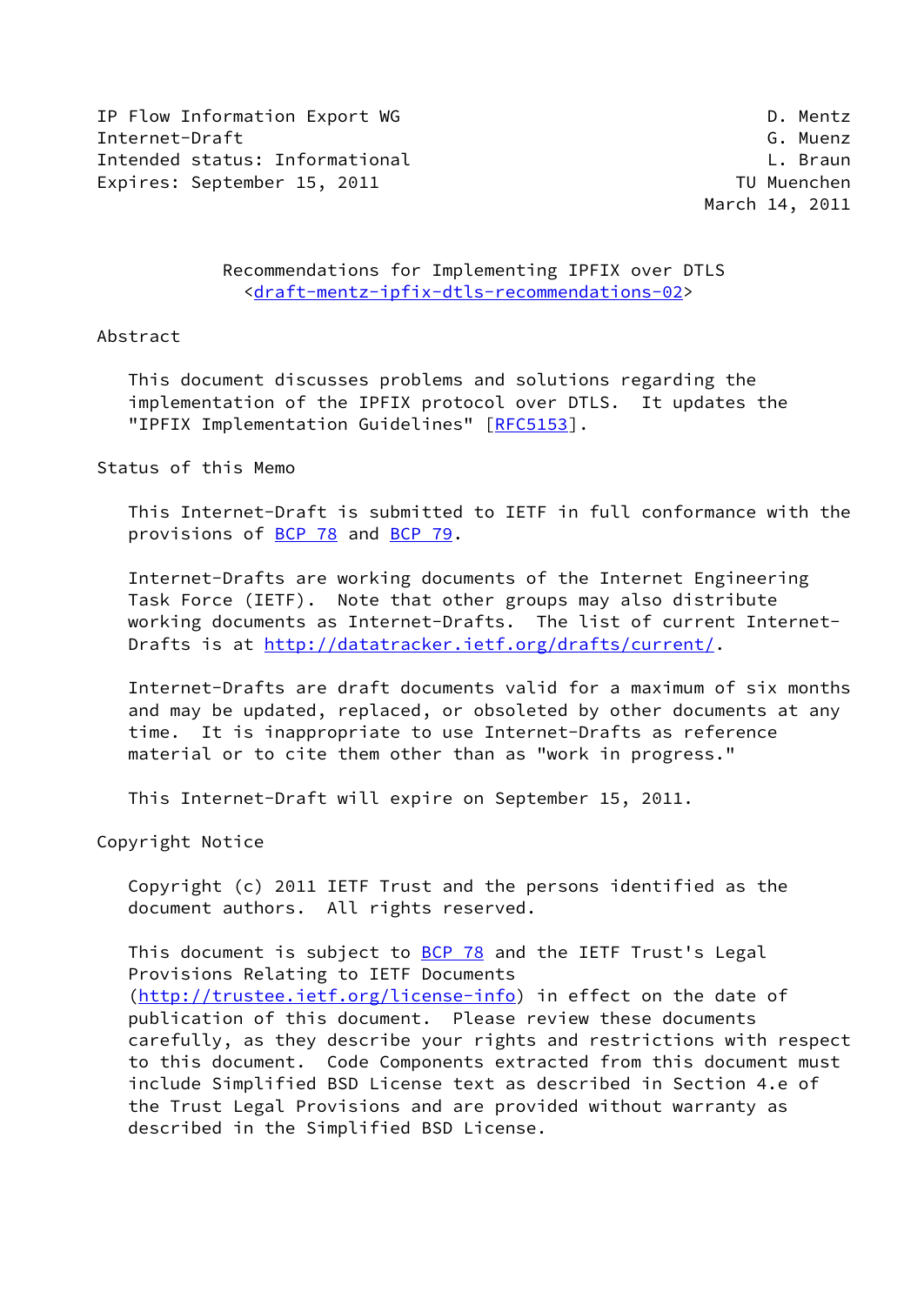|  |  |  |  | Mentz, et al. draft-mentz-ipfix-dtls-recommendations-01.txt | [Page 1] |
|--|--|--|--|-------------------------------------------------------------|----------|
|--|--|--|--|-------------------------------------------------------------|----------|

| Recommendations for IPFIX over DTLS<br>Internet-Draft                                                                                                                                                                                                                                                          | March 2011 |                |
|----------------------------------------------------------------------------------------------------------------------------------------------------------------------------------------------------------------------------------------------------------------------------------------------------------------|------------|----------------|
| Table of Contents                                                                                                                                                                                                                                                                                              |            |                |
| $\perp$ .                                                                                                                                                                                                                                                                                                      |            |                |
| 2.                                                                                                                                                                                                                                                                                                             |            |                |
| Issues and Recommendations Regarding IPFIX over DTLS/UDP $4$<br>3.<br>Undetected Collector Crashes<br>3.1.<br>Problem Description $\ldots \ldots \ldots \ldots \ldots \ldots$<br>3.1.1.<br>3.1.3. Alternative Workarounds 6<br>$3.2$ . Incorrect Path MTU Values $\frac{7}{2}$<br>3.2.1. Problem Description 7 |            | $\overline{4}$ |
| Issues and Recommendations Regarding IPFIX over DTLS/SCTP 9<br>4.<br>SCTP-AUTH<br>4.1.<br>$4.2$ . Renegotiation for DTLS and SCTP-AUTH 9<br>4.2.1. Problem Description 9                                                                                                                                       |            |                |
| Mutual Authentication via Pre-Shared Keys 10<br>5.                                                                                                                                                                                                                                                             |            |                |
| Security Considerations $\cdots$ 11<br>6.                                                                                                                                                                                                                                                                      |            |                |
| Appendix A. Acknowledgements 11                                                                                                                                                                                                                                                                                |            |                |
| 7.<br>Normative References 11<br>7.1.<br>Informative References 11<br>7.2.                                                                                                                                                                                                                                     |            |                |
|                                                                                                                                                                                                                                                                                                                |            |                |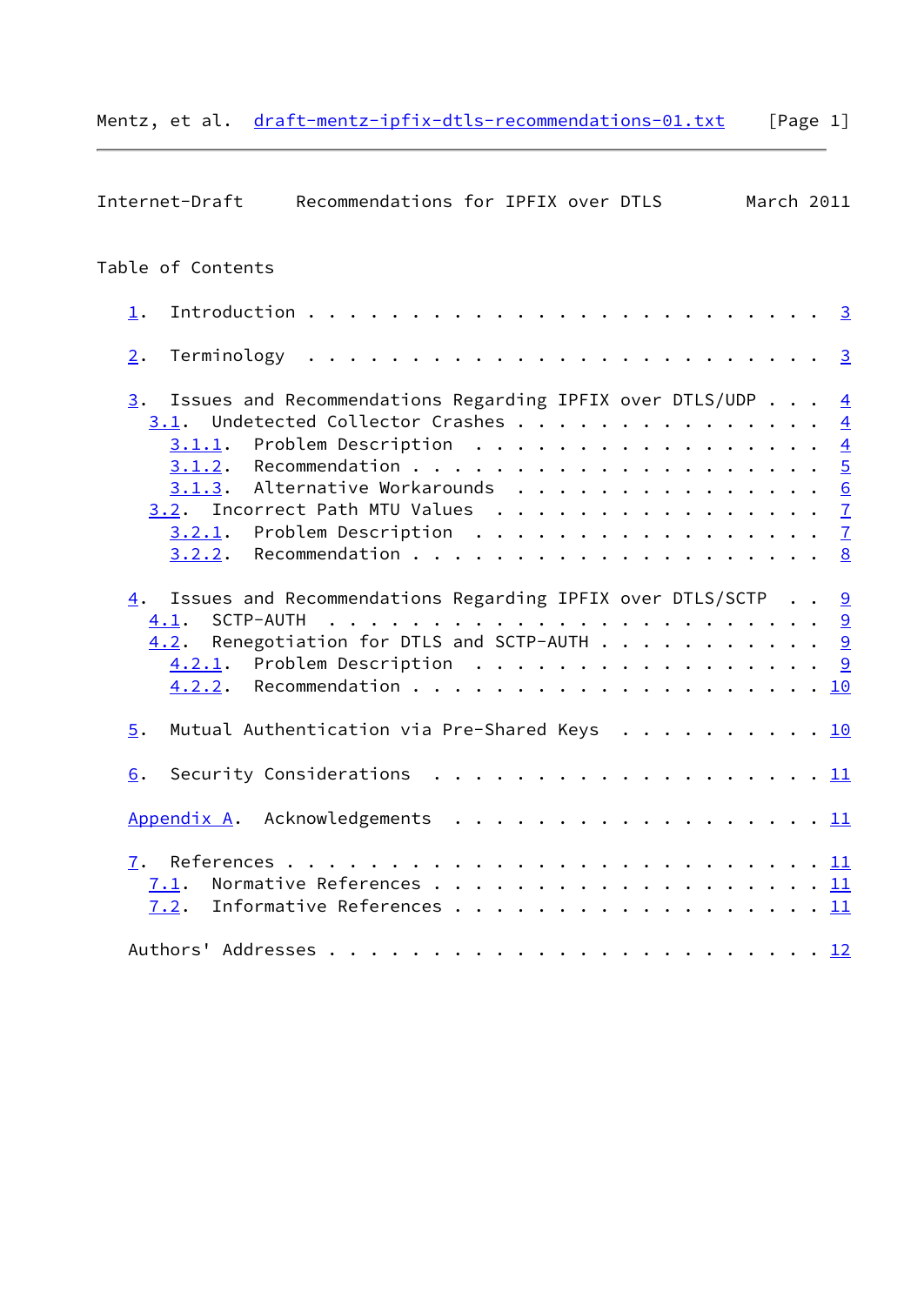Mentz, et al. [draft-mentz-ipfix-dtls-recommendations-01.txt](https://datatracker.ietf.org/doc/pdf/draft-mentz-ipfix-dtls-recommendations-01.txt) [Page 2]

<span id="page-2-1"></span>Internet-Draft Recommendations for IPFIX over DTLS March 2011

#### <span id="page-2-0"></span>[1](#page-2-0). Introduction

All implementations of the IPFIX protocol conforming to [\[RFC5101](https://datatracker.ietf.org/doc/pdf/rfc5101)] must support DTLS [[RFC4347](https://datatracker.ietf.org/doc/pdf/rfc4347)] if SCTP or UDP is selected as IPFIX transport protocol. This document discusses specific issues that have arisen during the implementation of the IPFIX protocol over DTLS (the source code of the implementation is available as part of VERMONT [\[VERMONT](#page-13-0)]).

[Section 3](#page-3-1) discusses two issues which may lead to the loss of IPFIX Messages if DTLS is used with UDP as transport protocol: unexpected Collector crashes and wrong path MTU values. In the first case, the data loss may even not be recognized by the Collector. By following the recommendations of this document, these two problems can be avoided.

[Section 4](#page-9-0) discusses one issue which corresponds to the implementation of IPFIX over DTLS/SCTP. In this case, DTLS renegotiations require the interruption of the data export for a short period of time, which may lead to the queuing and potential loss of IPFIX Messages at the Exporting Process. For Exporters that operate at a high data rate, it is recommended to switch over to a newly established DTLS/SCTP Transport Session instead of triggering DTLS renegotiation for an existing Transport Session.

When the "IPFIX Implementation Guidelines" were published [[RFC5153](https://datatracker.ietf.org/doc/pdf/rfc5153)], no implementation of IPFIX over DTLS/UDP or DTLS/SCTP actually existed. Therefore, Sections  $8.4$  and  $8.5$  of  $[REC5153]$  are incomplete and do not cover the issues described in this document. Hence, the recommendations of this document complement and update the "IPFIX Implementation Guidelines" [[RFC5153\]](https://datatracker.ietf.org/doc/pdf/rfc5153).

Finally, [Section 5](#page-10-2) suggests to support the pre-shared key ciphersuites for TLS for mutual authentication. These ciphersuites can do without a public-key infrastructure (PKI) and can therefore facilitate the setup of an environment with a limited number of IPFIX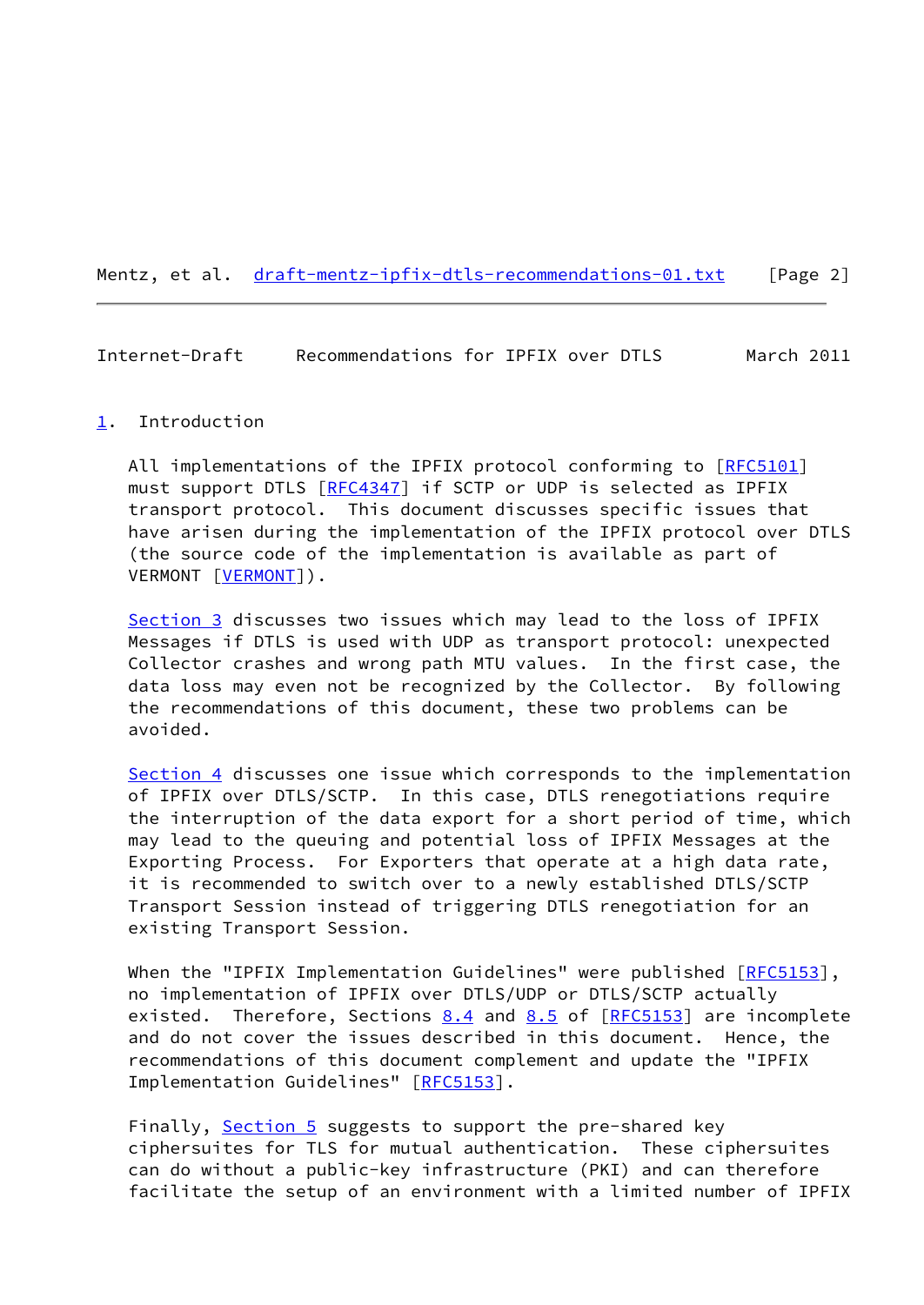devices.

<span id="page-3-0"></span>[2](#page-3-0). Terminology

This document adopts the IPFIX terminology used in [[RFC5101\]](https://datatracker.ietf.org/doc/pdf/rfc5101). As in all IPFIX documents, all IPFIX specific terms have the first letter of a word capitalized when used in this document.

Mentz, et al. [draft-mentz-ipfix-dtls-recommendations-01.txt](https://datatracker.ietf.org/doc/pdf/draft-mentz-ipfix-dtls-recommendations-01.txt) [Page 3]

<span id="page-3-2"></span>Internet-Draft Recommendations for IPFIX over DTLS March 2011

<span id="page-3-1"></span>[3](#page-3-1). Issues and Recommendations Regarding IPFIX over DTLS/UDP

Regarding IPFIX over DTLS/UDP, [\[RFC5101](https://datatracker.ietf.org/doc/pdf/rfc5101)] and [\[RFC5153](https://datatracker.ietf.org/doc/pdf/rfc5153)] refer to [\[RFC4347](https://datatracker.ietf.org/doc/pdf/rfc4347)] which specifies the usage of DTLS over the transport protocol UDP. [\[RFC5153](https://datatracker.ietf.org/doc/pdf/rfc5153)] explains that Exporting Processes and Collecting Processes should behave as if UDP without DTLS was transport protocol.

 During the implementation of IPFIX over DTLS/UDP, it turned out that the specification of [\[RFC4347](https://datatracker.ietf.org/doc/pdf/rfc4347)] is insufficient for IPFIX data export because the loss of DTLS state at the Collecting Process may not be detected by the Exporting Process. As a consequence, it remains unnoticed that all further IPFIX Messages arriving at the Collecting Process must be discarded. This issue as well as recommendations how to solve it are discussed in [Section 3.1](#page-4-0).

For IPFIX export over UDP, [[RFC5101\]](https://datatracker.ietf.org/doc/pdf/rfc5101) specifies that the total packet size of IPFIX Messages must not exceed the path MTU (PMTU). [Section](https://datatracker.ietf.org/doc/pdf/rfc5153#section-8.4) [8.4 of \[RFC5153\]](https://datatracker.ietf.org/doc/pdf/rfc5153#section-8.4) points out that DTLS introduces overhead which affects the packet size. In fact, the utilization of DTLS affects the packet size, yet it does not generally result in larger packet sizes. In particular, if the IPFIX Message is compressed before being encrypted, the size of the DTLS record is likely to be smaller than the original IPFIX Message. However, since the compression ratio cannot be predicted, it is save to make conservative assumptions about the DTLS record size.

 Another general problem regarding the utilization of UDP as transport protocol is that the total packet size should not exceed 512 octets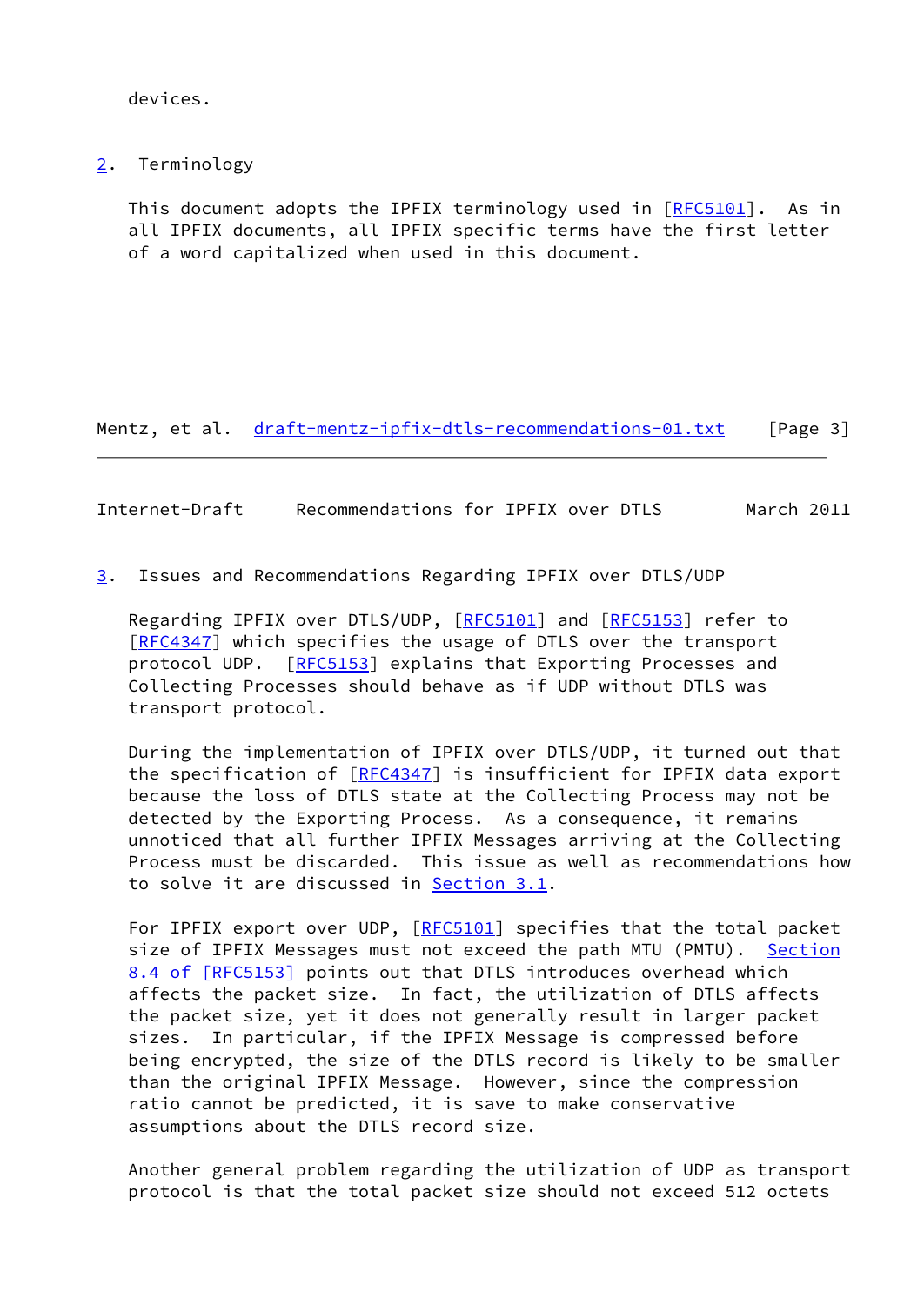if the PMTU is not available [\[RFC5101](https://datatracker.ietf.org/doc/pdf/rfc5101)]. Since the PMTU is usually larger than 512 octets, this limitation causes overhead due to unnecessarily small IPFIX Messages. Hence, there is an interest to provide the Exporting Process with a correct PMTU value.

 If the PMTU is known, it can be configured by the user. Otherwise, the PMTU can be determined by PMTU discovery mechanisms defined in [\[RFC1191](https://datatracker.ietf.org/doc/pdf/rfc1191)] and [[RFC1981](https://datatracker.ietf.org/doc/pdf/rfc1981)]. However, these mechanisms do not always provide reliable results. [Section 3.2](#page-7-0) discusses this issue in more detail and presents a better PMTU discovery mechanism for DTLS/UDP.

<span id="page-4-0"></span>[3.1](#page-4-0). Undetected Collector Crashes

<span id="page-4-1"></span>[3.1.1](#page-4-1). Problem Description

 DTLS has been conceived for deployment on top of unreliable transport protocols, such as UDP. Hence, the handshaking protocol of DTLS is able to cope with lost datagrams and datagrams that arrive out of order at the receiver. In contrast to UDP, which does not maintain

Mentz, et al. [draft-mentz-ipfix-dtls-recommendations-01.txt](https://datatracker.ietf.org/doc/pdf/draft-mentz-ipfix-dtls-recommendations-01.txt) [Page 4]

<span id="page-4-2"></span>Internet-Draft Recommendations for IPFIX over DTLS March 2011

 any connection state, DTLS has to maintain state across multiple datagrams at both endpoints. This state is established and initialized during the DTLS handshake [[RFC4347](https://datatracker.ietf.org/doc/pdf/rfc4347)].

 During the DTLS handshake, the two peers authenticate each other and agree upon several parameters which are necessary to communicate over DTLS. Among these parameters are a cipher suite as well as a shared key that is usually established using a Diffie-Hellman key exchange. If one of the peers crashes unexpectedly, these parameters as well as the maintained DTLS state usually get lost. As a consequence, the peer is not able to check the integrity of newly arrived datagrams or to decrypted the datagrams' payload.

 In the case of connection-oriented transport protocols, such as TCP or SCTP, a connection endpoint will be informed about the crash of its correspondent by the transport protocol. UDP, however, is connection-less, which means that the crash of the receiver is not noticed by the sender. There are situations in which the sender might receive ICMP messages indicating that the receiver is experiencing problems, for example if an ICMP port unreachable message is returned because the UDP port is closed. However, there is no guarantee that these ICMP messages will be sent. Also,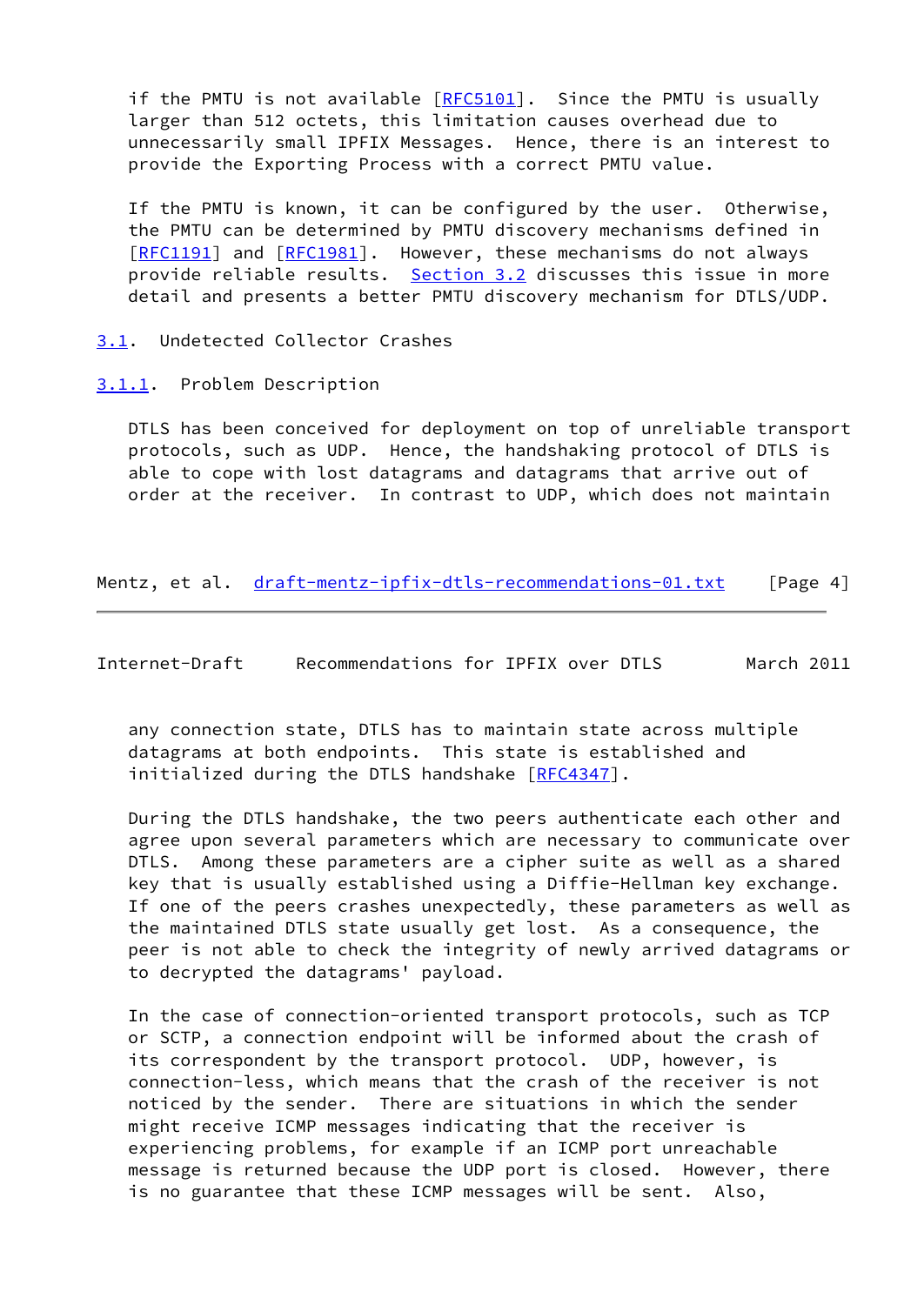implementations should ignore these messages as they are not authenticated and might therefore be forged. DTLS as specified in [\[RFC4347](https://datatracker.ietf.org/doc/pdf/rfc4347)] does not provide any mechanisms for dead peer detection, thus the crash of one of the peers has to be detected and handled by protocols in the upper layers.

 As IPFIX is a unidirectional protocol, a conforming implementation of an IPFIX Exporter only sends but does not receive any data. Hence, the Exporter cannot tell from the absence of returning traffic that the Collector has crashed. Instead, the Exporter keeps on sending data which must be discarded by the recovered Collector because the information needed to check the integrity and to decrypt the data is lost.

#### <span id="page-5-0"></span>[3.1.2](#page-5-0). Recommendation

 The DTLS heartbeat extension which has been suggested in [\[I-D.seggelmann-tls-dtls-heartbeat](#page-13-1)] allows a DTLS endpoint to detect a dead peer. With this extension, each endpoint may transmit DTLS heartbeat request messages to the other peer. Each peer is supposed to send back a heartbeat response message for every heartbeat request message it receives. As UDP provides unreliable transport, it may happen that heartbeat request or response messages are lost. Nevertheless, a peer can be declared dead if it fails to respond to a certain number of consecutive heartbeat requests.

#### Mentz, et al. [draft-mentz-ipfix-dtls-recommendations-01.txt](https://datatracker.ietf.org/doc/pdf/draft-mentz-ipfix-dtls-recommendations-01.txt) [Page 5]

<span id="page-5-1"></span>Internet-Draft Recommendations for IPFIX over DTLS March 2011

 The computational and bandwidth overhead of the heartbeat messages is very small. As another advantage, the exchange of heartbeat messages does not affect the transport of user data. In particular, the transport of user data does not have to be interrupted.

 IPFIX Exporters and Collectors should support the DTLS heartbeat extension to allow an Exporting Process to check whether the Collecting Process is still able to decrypt the exported IPFIX Messages. To detect a crashed Collector, the Exporting Process must actively trigger the sending of a DTLS heartbeat request message. This should be done on a regular basis (e.g., periodically). It must be noted that a dead peer remains undetected in the time interval between two successive heartbeat requests.

The only problem with this solution is that the DTLS heartbeat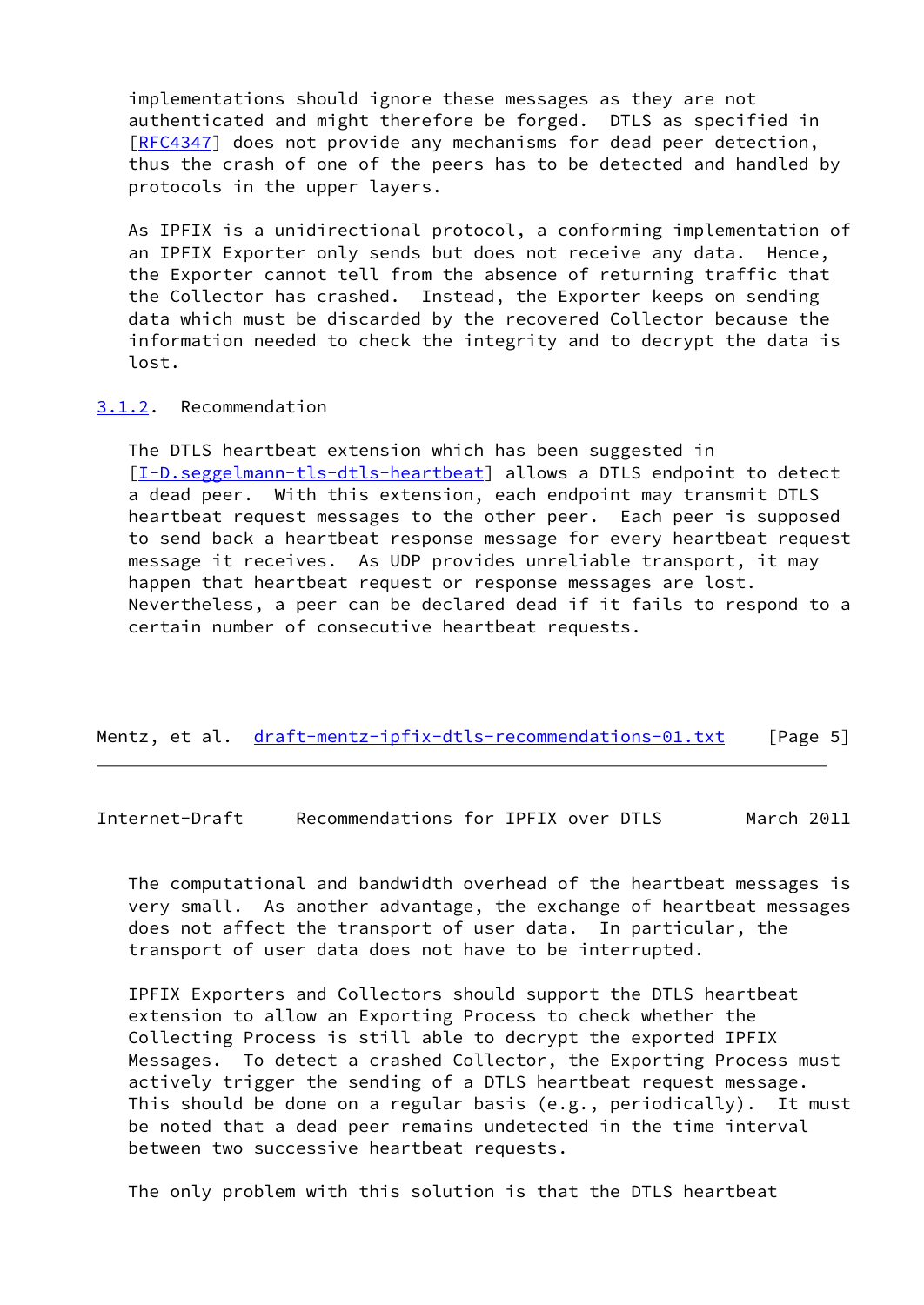extension has not yet been standardized.

## <span id="page-6-0"></span>[3.1.3](#page-6-0). Alternative Workarounds

 If the DTLS heartbeat extension is not available, there exist two workarounds which also enable the detection of a crashed Collector. However, these approaches have several disadvantages compared to heartbeat messages.

 1. The first option is to let the Exporting Process periodically trigger renegotiations on the DTLS layer. During a renegotiation, the Collecting Process has to participate in a new handshake, implying the exchange of datagrams in both direction. If a Collector has crashed, it cannot respond to the handshake messages. Thus, the absence of any return messages during the renegotiation tells the Exporter that the Collector has probably lost the DTLS state.

 Under normal conditions, renegotiations are used to renew the keying material in a long living connection. Depending on whether a full or abbreviated handshake is carried out, a renegotiation can be very costly in terms of computational overhead because it involves public key operations. In addition, the DTLS specification [[RFC4347\]](https://datatracker.ietf.org/doc/pdf/rfc4347) leaves open if user data can be sent while the rehandshake is in progress or if data transmission has to pause. Typical implementations, such as OpenSSL [\[OpenSSL](#page-13-2)], require data transmission to pause until the handshake is completed. Consequently, the export of IPFIX Messages must be stalled for at least two round trip times, which could lead to IPFIX Messages queuing up in the buffer of the Exporting Process and potential loss of data.

To make sure that the Exporter learns quickly about a crashed

## Mentz, et al. [draft-mentz-ipfix-dtls-recommendations-01.txt](https://datatracker.ietf.org/doc/pdf/draft-mentz-ipfix-dtls-recommendations-01.txt) [Page 6]

<span id="page-6-1"></span>Internet-Draft Recommendations for IPFIX over DTLS March 2011

 Collector, renegotiations would have to be carried out on a regular basis.

 2. Another approach is to periodically establish new DTLS connections and replace the existing DTLS connection by a new one. Establishing a new DTLS connection involves a bidirectional handshake which requires both peers to be alive. Two successive connections should overlap in a way such that no IPFIX Message is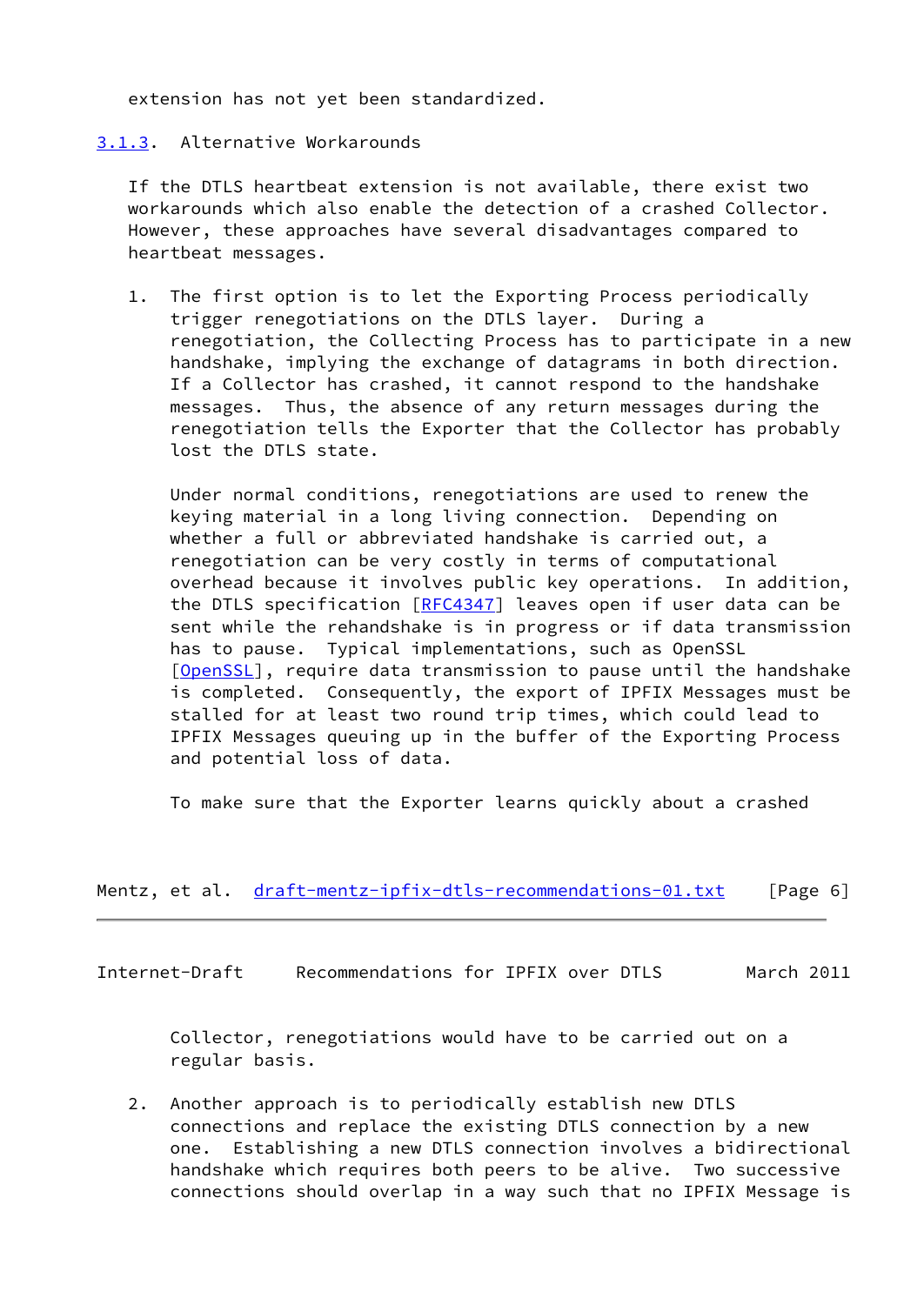lost. This can be achieved by switching to the new connections only after all Templates have been sent.

 This solution has the same computational overhead as the first workaround. Every DTLS connection setup might involve costly public key operations and a small overhead in terms of the transmitted packets. However, public key operations do not have to be carried out if both DTLS implementations support a feature called session resumption which allows the reuse of keying material from an earlier session.

 The main advantage over periodical DTLS renegotiations is that this solution does not require to stall the transmission of user data. IPFIX records can be transmitted without interruption thanks to the overlap of the old and the new DTLS connection.

 From the point of view of IPFIX, every new DTLS connection represents a new Transport Session. At the Collector side, however, the different Transport Sessions can be easily associated to the same Exporter since the Exporter IP address remains the same. At the beginning of every new Transport Session, not only all active Templates have to be sent, but also certain Data Records defined by Option Templates. In the case of UDP, however, this does not cause significant additional overhead because Templates and Data Records defined by Option Templates need to be resent periodically anyway.

- <span id="page-7-0"></span>[3.2](#page-7-0). Incorrect Path MTU Values
- <span id="page-7-1"></span>[3.2.1](#page-7-1). Problem Description

 [RFC5101] states that the Exporter must not generate IPFIX Messages that result in IP packets which are larger than the PMTU. The mechanism that is commonly used to discover the PMTU is described in [\[RFC1191](https://datatracker.ietf.org/doc/pdf/rfc1191)] and [[RFC1981](https://datatracker.ietf.org/doc/pdf/rfc1981)] and works as follows: The sender sets the Don't Fragment (DF) bit on all outgoing IP packets, which bans the routers on the path from fragmenting these IP packets. If a router on the path cannot forward a packet because it is larger than the MTU of the outbound link, it discards the packet and sends back an ICMP "fragmentation needed and DF set" message [[RFC0792](https://datatracker.ietf.org/doc/pdf/rfc0792)]. This message

Mentz, et al. [draft-mentz-ipfix-dtls-recommendations-01.txt](https://datatracker.ietf.org/doc/pdf/draft-mentz-ipfix-dtls-recommendations-01.txt) [Page 7]

<span id="page-7-2"></span>Internet-Draft Recommendations for IPFIX over DTLS March 2011

also includes a hint about the MTU of the outbound link. Upon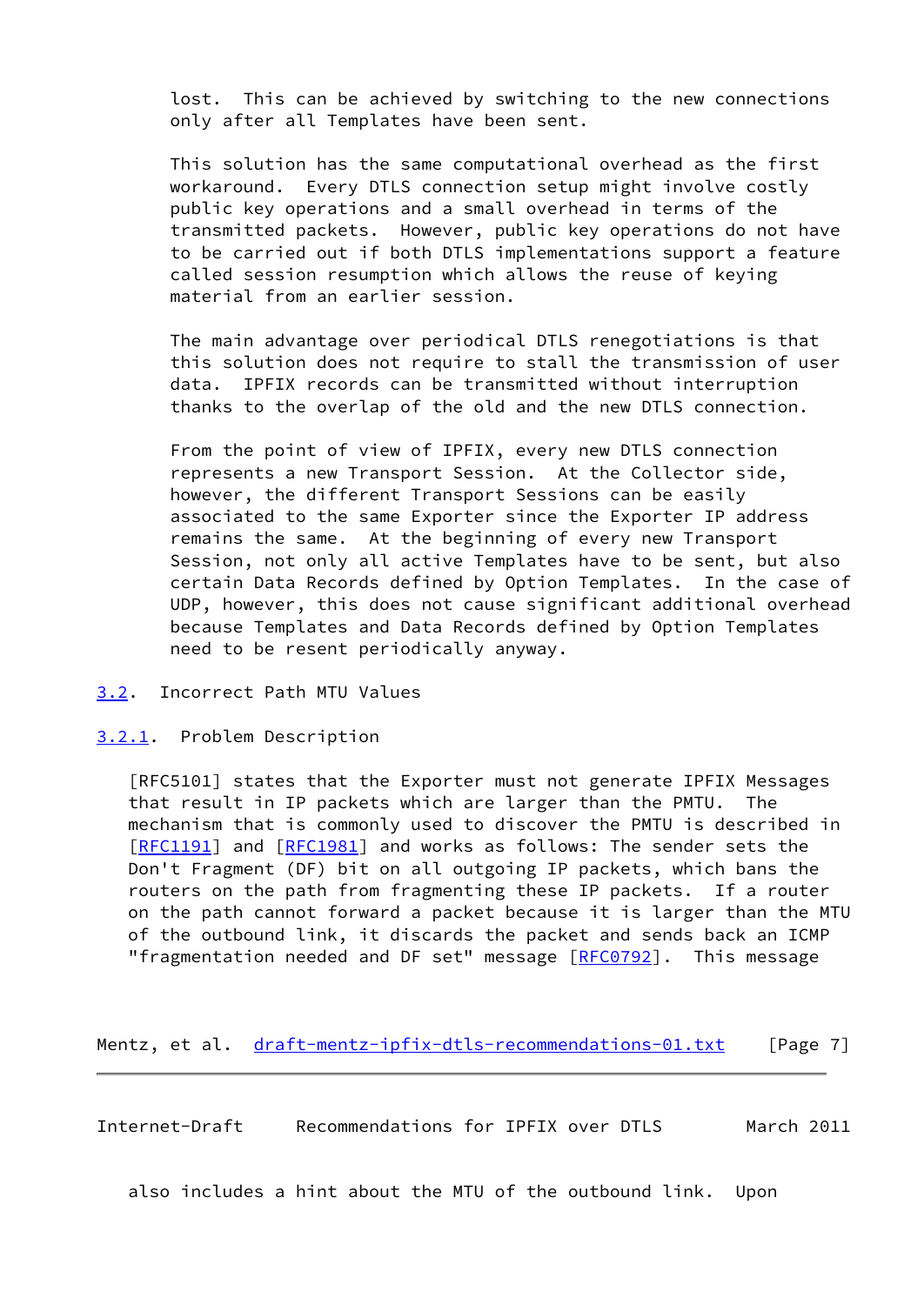receiving this ICMP message, the sender updates its PMTU estimate for this specific destination IP address. In order to avoid that future packets are discarded, the sender limits, from now on, the size of IP packets to the current PMTU estimate. This new estimate may or may not be the final PMTU estimate as there are potentially other links further down the path with even smaller MTUs. The PMTU discovery process is therefore repeated until all IP packets that are as big as the PMTU estimate are delivered to the destination.

 An important characteristic of this mechanism is that at least one UDP datagram is lost per update of the PMTU estimate. Hence, if deployed by an IPFIX Exporting Process, a certain number of IPFIX Messages will be lost until the final PMTU estimate is found. A more severe problem is that ICMP messages may be blocked by firewalls. As a result, the PMTU discovery mechanism fails without being noticed by the Exporting Process. Instead, the Exporting Process sticks to an incorrect PMTU estimate which is larger than the true PMTU. As a consequence, all packets which exceed the actual PMTU will be discarded on their way to the Collector, given that the "don't fragment" bit is set for all packets.

### <span id="page-8-0"></span>[3.2.2](#page-8-0). Recommendation

 If DTLS is used, the PMTU can be determined with the DTLS heartbeat extension [[I-D.seggelmann-tls-dtls-heartbeat\]](#page-13-1) which has already been presented as solution to the dead peer detection problem in [Section 3.1.2](#page-5-0). This DTLS extension enables the Exporting Process to send heartbeat request messages which have the size of the PMTU estimate. If the Collecting Process acknowledges the reception of such a heartbeat request messages with a heartbeat response message, the Exporting Process knows that the PMTU estimate is less than or equal to the real PMTU to the Collector. If there is no response, the Exporting Process reduces the PMTU estimate and tries to send another heartbeat request message with the size of the new PMTU estimate. This procedure is repeated until the Exporting Process receives a heartbeat response messages. Since packets may be lost due to other reasons as well, every PMTU estimate should be probed in multiple attempts.

 The described PMTU discovery mechanism can be used in conjunction with  $[REC1191]$ . If a heartbeat request messages triggers an ICMP "fragmentation needed and DF set" message, the Exporting Process may decrease the PMTU estimate according to the returned MTU value. As a general advantage, only DTLS heartbeat messages are involved in the PMTU discovery. Hence, if the PMTU discovery using heartbeat messages is completed before starting the IPFIX export, no IPFIX Messages will be lost because of their size.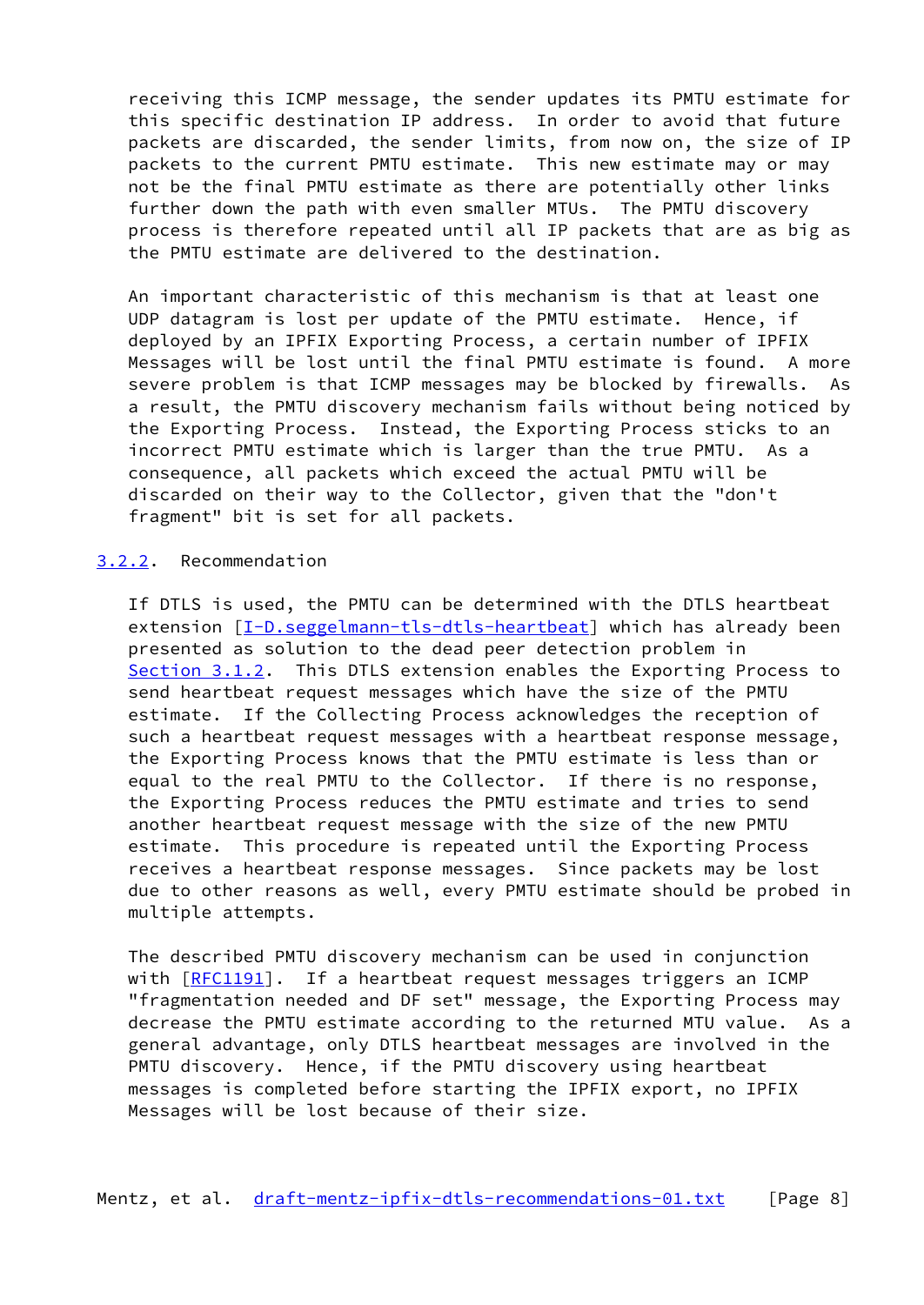<span id="page-9-1"></span>Internet-Draft Recommendations for IPFIX over DTLS March 2011

 Since the PMTU may change over time due to routing changes, PMTU discovery with heartbeat messages should be repeated on a regular basis in order to ensure that the PMTU estimate is kept up to date.

## <span id="page-9-0"></span>[4](#page-9-0). Issues and Recommendations Regarding IPFIX over DTLS/SCTP

 When [\[RFC5153](https://datatracker.ietf.org/doc/pdf/rfc5153)] was published, the standardization of DTLS for SCTP was not yet completed. Therefore, the guidelines regarding the implementation of IPFIX over DTLS/SCTP are incomplete as well. In particular, [\[RFC5153](https://datatracker.ietf.org/doc/pdf/rfc5153)] does not mention that DTLS for SCTP, as specified in [\[RFC6083](https://datatracker.ietf.org/doc/pdf/rfc6083)], requires that the SCTP implementation supports the SCTP-AUTH extension [\[RFC4895](https://datatracker.ietf.org/doc/pdf/rfc4895)]. The relationship between SCTP-AUTH and DTLS is explained in **[Section 4.1](#page-9-2).** As another change to [\[RFC5153](https://datatracker.ietf.org/doc/pdf/rfc5153)], an implementation of DTLS for SCTP is now available at [<http://sctp.fh-muenster.de/](http://sctp.fh-muenster.de/)>.

 If IPFIX data is exported over DTLS/SCTP, the export needs to be interrupted during DTLS renegotiations. For situations where this is unacceptable, [Section 4.2](#page-9-3) presents a workaround.

## <span id="page-9-2"></span>[4.1](#page-9-2). SCTP-AUTH

 DTLS only protects the user data transported by SCTP. SCTP-AUTH is needed to protect SCTP control information which could otherwise be tampered with by an attacker. For example, a man-in-the-middle attacker could easily tamper with the stream ID or the payload protocol identifier of a data chunk. If PR-SCTP is used, an attacker may even suppress data chunks without being detected by forging SACK and FORWARD-TSN chunks.

 SCTP-AUTH [[RFC4895](https://datatracker.ietf.org/doc/pdf/rfc4895)] deploys authentication chunks to authenticate certain types of subsequent chunks in the same packet using a hashed message authentication code (HMAC). While SCTP-AUTH enables the negotiation of the hash algorithm, it provides no means for secure key agreement. Therefore, a cross layer approach is used to extract keying material from the DTLS layer and use it in the SCTP layer. This approach is described in [[RFC6083](https://datatracker.ietf.org/doc/pdf/rfc6083)] and is readily available in OpenSSL.

<span id="page-9-3"></span>[4.2](#page-9-3). Renegotiation for DTLS and SCTP-AUTH

<span id="page-9-4"></span>[4.2.1](#page-9-4). Problem Description

 A DTLS renegotiation (i.e., change of keying material) requires to interrupt the ongoing data transfer because DTLS does not guarantee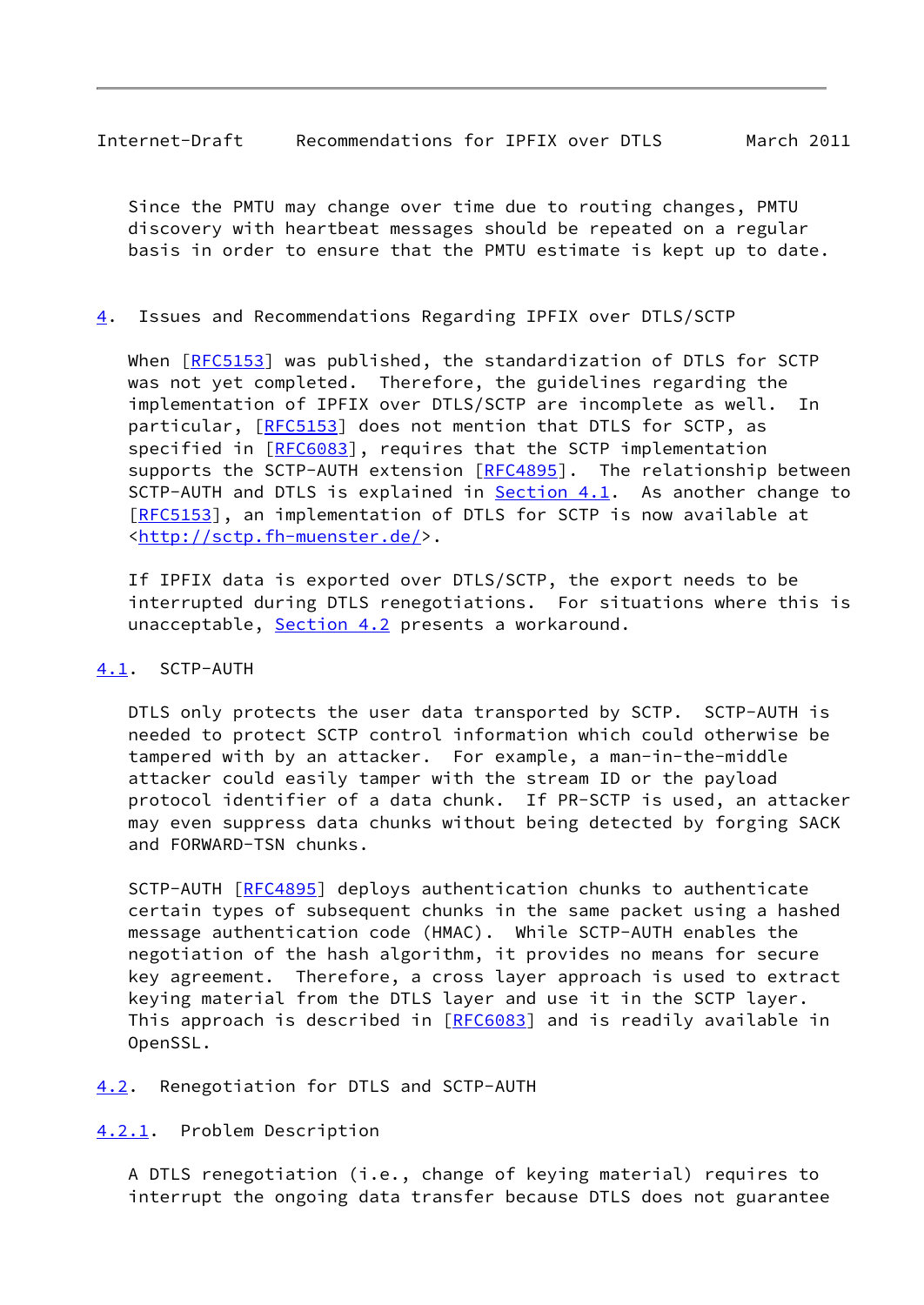the proper authentication and decryption of user messages that were secured with outdated keying material. The implementation has to

Mentz, et al. [draft-mentz-ipfix-dtls-recommendations-01.txt](https://datatracker.ietf.org/doc/pdf/draft-mentz-ipfix-dtls-recommendations-01.txt) [Page 9]

<span id="page-10-1"></span>Internet-Draft Recommendations for IPFIX over DTLS March 2011

 make sure that no data is in flight when the keying material is exchanged. This means that data transfer on all SCTP streams has to stop before a renegotiation can be initiated. Moreover, all data chunks in the send buffer need to be acknowledged before the renegotiation can start. In practice, the renegotiation has to wait until the SCTP sockets at both endpoints return SCTP\_SENDER\_DRY\_EVENT [\[I-D.ietf-tsvwg-sctpsocket](#page-13-3)]. Only after the handshake has been completed, the data transfer can be resumed.

 In the case of IPFIX, this means that the Exporting Process has to interrupt the export of IPFIX Messages for a certain period of time. IPFIX Messages generated in the meantime have to be buffered or dropped until the renegotiation is completed.

### <span id="page-10-0"></span>[4.2.2](#page-10-0). Recommendation

 If an Exporting Process exports IPFIX Messages at a very high rate, it is probably impossible to buffer IPFIX Messages during a DTLS renegotiation. In order to avoid that IPFIX Messages need to be dropped at the Exporter, DTLS renegotiations should not be performed in such situations. If the keying material needs to be changed, a better solution is to establish a new DTLS/SCTP association to the same Collector. After completing the handshakes of SCTP and DTLS and after sending the IPFIX Templates on the new association, the Exporting Process switches to the new Transport Session.

 Compared to a renegotiation, some overhead is produced because Templates as well as certain Data Records defined by Option Template have to be resent, which would not be necessary if the old Transport Session was kept. However, the amount of additional data that has to be sent is assumed to be rather small.

#### <span id="page-10-2"></span>[5](#page-10-2). Mutual Authentication via Pre-Shared Keys

 [RFC5101] mandates strong mutual authentication of Exporters and Collectors via asymmetric keys which are stored in X.509 certificates. This enables the user to take advantage of a public key infrastructure (PKI) and let the endpoints verify the identity of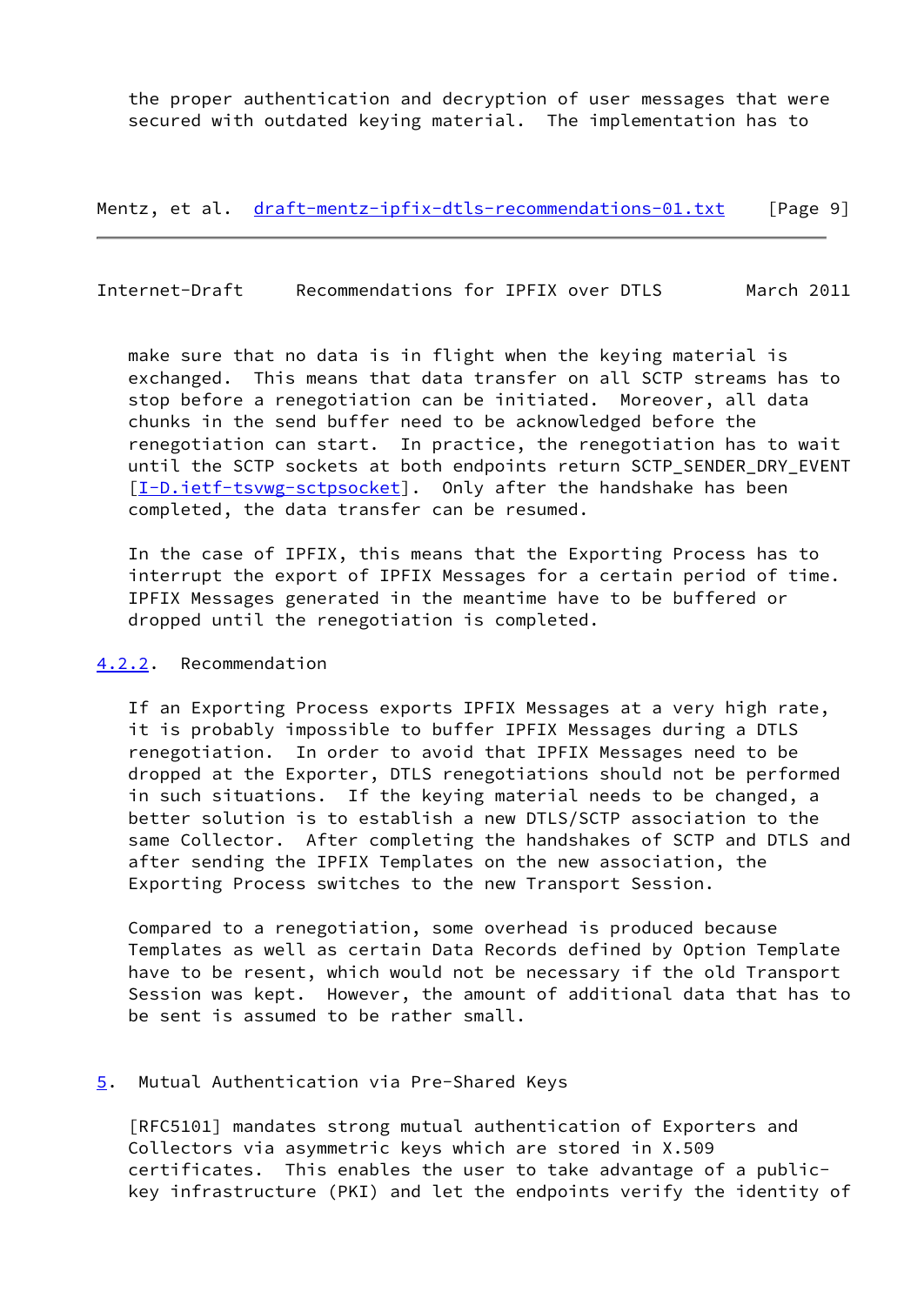their peers by using this infrastructure.

 While a PKI is beneficial in an environment with a large number of endpoints that potentially communicate with each other, the cost of maintaining a PKI maybe disproportionate in smaller environments. [\[RFC4279](https://datatracker.ietf.org/doc/pdf/rfc4279)] defines a set of new ciphersuites that use pre-shared keys instead of asymmetric keys for mutual authentication and therefore do not require a PKI. Allowing IPFIX implementations to use these ciphersuites can lower the administrative burden of setting up an

Mentz, et al. [draft-mentz-ipfix-dtls-recommendations-01.txt](https://datatracker.ietf.org/doc/pdf/draft-mentz-ipfix-dtls-recommendations-01.txt) [Page 10]

<span id="page-11-1"></span>Internet-Draft Recommendations for IPFIX over DTLS March 2011

 IPFIX connection that is based on DTLS or TLS. These ciphersuites are also of benefit to performance-constrained environments as they do not require computational expensive public key operations.

 If the IPFIX specification allows these new ciphersuites to be used, it still has to be decided which identity type Exporters send with the ClientKeyExchange message. Refer to Section [5 of \[RFC4279\]](https://datatracker.ietf.org/doc/pdf/rfc4279#section-5) for more details. The authors recommend to use the Fully Qualified Domain Name (FQDN) of the Exporter as the identity when initiating a connection. The security considerations outlined in [Section](https://datatracker.ietf.org/doc/pdf/rfc4279#section-7) 7 of  [\[RFC4279\]](https://datatracker.ietf.org/doc/pdf/rfc4279#section-7) apply.

<span id="page-11-0"></span>[6](#page-11-0). Security Considerations

 The recommendations in this document do not introduce any additional security issues to those already mentioned in [[RFC5101](https://datatracker.ietf.org/doc/pdf/rfc5101)] and [\[RFC4279](https://datatracker.ietf.org/doc/pdf/rfc4279)].

# <span id="page-11-2"></span>[Appendix A.](#page-11-2) Acknowledgements

 The authors thank Michael Tuexen and Robin Seggelmann for their contribution on the standardization and implementation of DTLS for SCTP as well as for their valuable advice regarding the implementation of IPFIX over DTLS.

# <span id="page-11-3"></span>[7](#page-11-3). References

<span id="page-11-4"></span>[7.1](#page-11-4). Normative References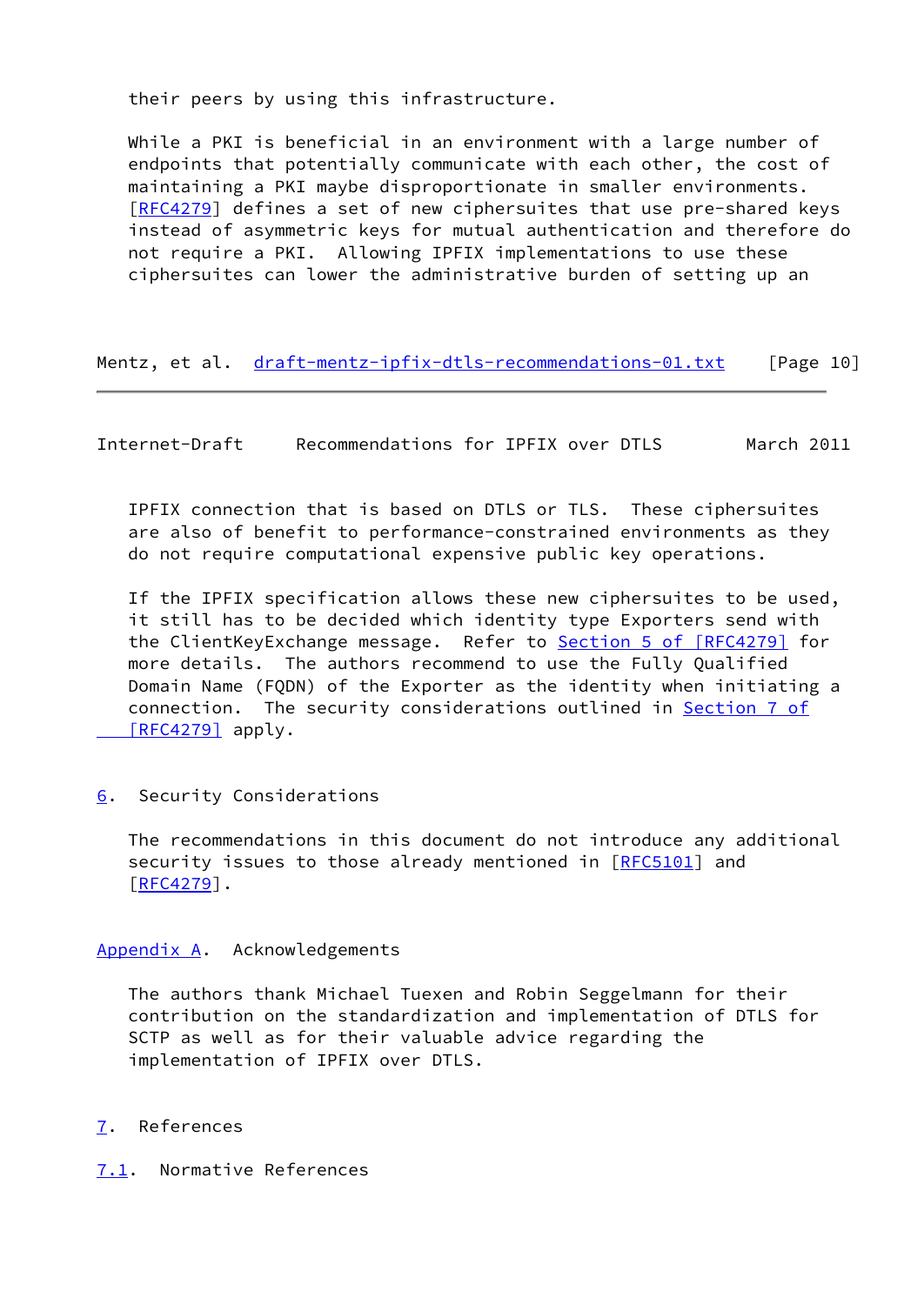- [RFC4347] Rescorla, E. and N. Modadugu, "Datagram Transport Layer Security", [RFC 4347](https://datatracker.ietf.org/doc/pdf/rfc4347), April 2006.
- [RFC4279] Eronen, P. and H. Tschofenig, "Pre-Shared Key Ciphersuites for Transport Layer Security (TLS)", [RFC 4279](https://datatracker.ietf.org/doc/pdf/rfc4279), December 2005.
- [RFC5101] Claise, B., "Specification of the IP Flow Information Export (IPFIX) Protocol for the Exchange of IP Traffic Flow Information", [RFC 5101](https://datatracker.ietf.org/doc/pdf/rfc5101), January 2008.

## <span id="page-12-0"></span>[7.2](#page-12-0). Informative References

 [RFC0792] Postel, J., "Internet Control Message Protocol", STD 5, [RFC 792](https://datatracker.ietf.org/doc/pdf/rfc792), September 1981.

Mentz, et al. [draft-mentz-ipfix-dtls-recommendations-01.txt](https://datatracker.ietf.org/doc/pdf/draft-mentz-ipfix-dtls-recommendations-01.txt) [Page 11]

<span id="page-12-1"></span>

| Internet-Draft | Recommendations for IPFIX over DTLS |  |  | March 2011 |  |
|----------------|-------------------------------------|--|--|------------|--|
|                |                                     |  |  |            |  |

- [RFC1191] Mogul, J. and S. Deering, "Path MTU discovery", [RFC 1191,](https://datatracker.ietf.org/doc/pdf/rfc1191) November 1990.
- [RFC1981] McCann, J., Deering, S., and J. Mogul, "Path MTU Discovery for IP version  $6"$ , [RFC 1981](https://datatracker.ietf.org/doc/pdf/rfc1981), August 1996.
- [RFC3758] Stewart, R., Ramalho, M., Xie, Q., Tuexen, M., and P. Conrad, "Stream Control Transmission Protocol (SCTP) Partial Reliability Extension", [RFC 3758,](https://datatracker.ietf.org/doc/pdf/rfc3758) May 2004.
- [RFC4895] Tuexen, M., Stewart, R., Lei, P., and E. Rescorla, "Authenticated Chunks for the Stream Control Transmission Protocol (SCTP)", [RFC 4895](https://datatracker.ietf.org/doc/pdf/rfc4895), August 2007.
- [RFC4960] Stewart, R., "Stream Control Transmission Protocol", [RFC 4960,](https://datatracker.ietf.org/doc/pdf/rfc4960) September 2007.
- [RFC5153] Boschi, E., Mark, L., Quittek, J., Stiemerling, M., and P. Aitken, "IP Flow Information Export (IPFIX) Implementation Guidelines", [RFC 5153](https://datatracker.ietf.org/doc/pdf/rfc5153), April 2008.
- [RFC6083] Tuexen, M., Seggelmann, R., and E. Rescorla, "Datagram Transport Layer Security (DTLS) for Stream Control Transmission Protocol (SCTP)", [RFC 6083](https://datatracker.ietf.org/doc/pdf/rfc6083), January 2011.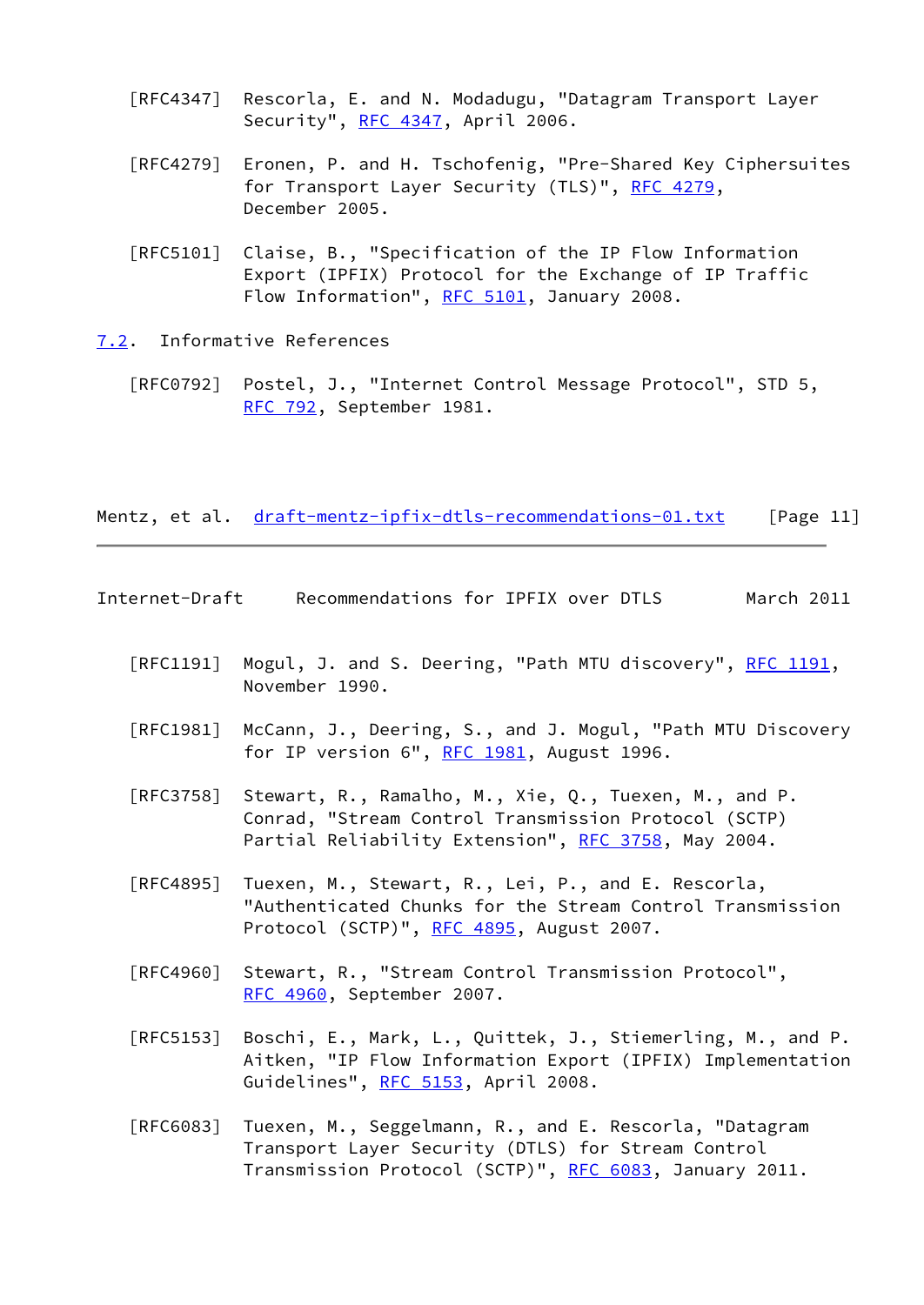<span id="page-13-2"></span><span id="page-13-1"></span><span id="page-13-0"></span> [VERMONT] "VERMONT (VERsatile MONitoring Toolkit)", Homepage [http://vermont.berlios.de/,](http://vermont.berlios.de/) 2010. [OpenSSL] "OpenSSL Cryptography and SSL/TLS Toolkit", Homepage [http://www.openssl.org/,](http://www.openssl.org/) 2010. [I-D.seggelmann-tls-dtls-heartbeat] Seggelmann, R., Tuexen, M., and M. Williams, "Transport Layer Security and Datagram Transport Layer Security Heartbeat Extension", [draft-seggelmann-tls-dtls-heartbeat-02](https://datatracker.ietf.org/doc/pdf/draft-seggelmann-tls-dtls-heartbeat-02) (work in progress), February 2010. [I-D.ietf-tsvwg-sctpsocket] Stewart, R., Tuexen, M., Poon, K., Lei, P., and V. Yasevich, "Sockets API Extensions for Stream Control Transmission Protocol (SCTP)", [draft-ietf-tsvwg-sctpsocket-27](https://datatracker.ietf.org/doc/pdf/draft-ietf-tsvwg-sctpsocket-27) (work in progress),

<span id="page-13-3"></span>March 2011.

Mentz, et al. [draft-mentz-ipfix-dtls-recommendations-01.txt](https://datatracker.ietf.org/doc/pdf/draft-mentz-ipfix-dtls-recommendations-01.txt) [Page 12]

Internet-Draft Recommendations for IPFIX over DTLS March 2011

Authors' Addresses

 Daniel Mentz Technische Universitaet Muenchen Department of Informatics Chair for Network Architectures and Services (I8) Boltzmannstr. 3 Garching D-85748 DE

Email: mentz@in.tum.de

 Gerhard Muenz Technische Universitaet Muenchen Department of Informatics Chair for Network Architectures and Services (I8) Boltzmannstr. 3